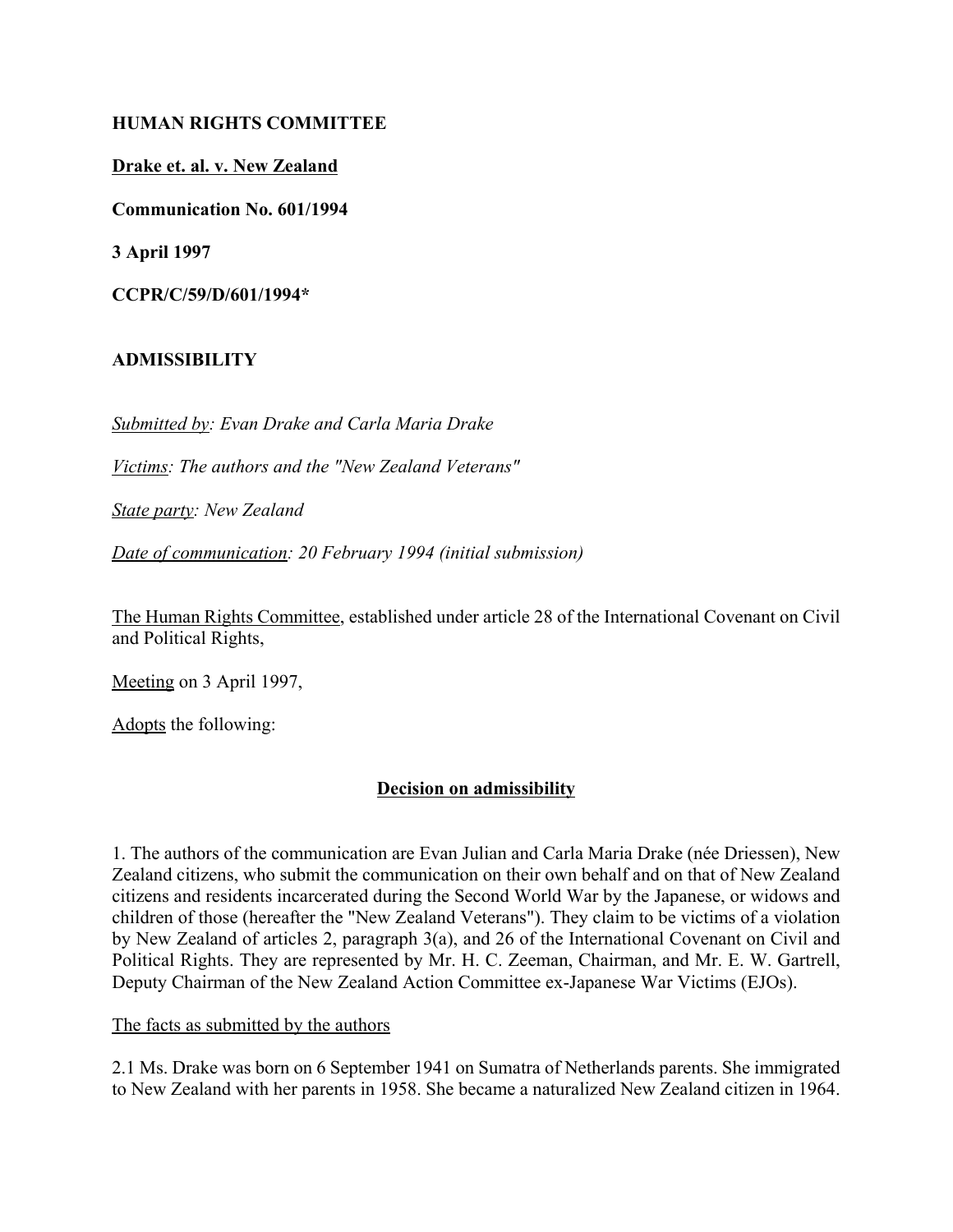In 1942, when she was seven months old, she was incarcerated with her mother, her sister and two brothers in an internment camp at Brastagi, Sumatra. In July 1945 she was moved to a camp at Aek Paminke, also in Sumatra. When the camp was liberated in October 1945, she was suffering from severe malnutrition, had never walked and had suffered from serious infectious diseases, including dysentery, jaundice, whooping cough and diphtheria, none of which had been treated; she was covered with sores, some of which left scars that are still visible today. After liberation, the camp stores were found to contain a large number of Red Cross parcels containing food and medicines. The author submits that the terrible effects of her experiences of the first four years of her life, of which she later learned more details through a diary that her mother had kept while interned, were a blight on her childhood and teenage years and still affect her to the present day.

2.2 The second author, Mr. Evan Julian, was a fighter pilot with the RAF in a Hurricane Squadron 232. He fought in Singapore, Sumatra and Java. After his capture by the Japanese, he was transported by cargo ship from Batavia to Singapore, then to Saigon, Formosa (where he stayed 18 months), Japan, Korea and Mukden in Manchuria. He states that the conditions of both his internment and of the shipping from one location to another (packed on shelves, no hygiene, fed on slush, no air and dozens of men dying per day) were sheer horror. He states that he still suffers from the effects and that he is half crippled.

2.3 The authors submit that, after the surrender of the Dutch East Indies, the New Zealand veterans were incarcerated by the Japanese in three major groups, members of the armed forces, civilian males from age 10 up and females and children. The authors submit that the conditions in the Japanese camps were inhuman. Maltreatment and torture took place regularly. Prisoners were forced to march long distances under hard conditions, many of those dropping out being killed by the guards. They were forced to do slave labour in tropical heat without protection against the sun. Lack of housing, food and medical supplies led to diseases and deaths. In this context, reference is made to the judgement of the International Military Tribunal for the Far East of November 1948, which deals with the atrocities committed in the camps (pages 395-448), and which found that it was general practice and indeed policy of the Japanese forces to subject the prisoners of war and civilian internees to serious maltreatment, torture and arbitrary executions, in flagrant violation of the laws of war and humanitarian law.

2.4 In August 1945, following the Japanese surrender to Allied Forces, the horrific fate of the Far East prisoners of war was fully discovered. The New Zealand Veterans had been imprisoned by the Japanese in indescribable conditions with hardly any food, little or no protection against the elements, only the medical care they could improvise themselves and exposed to all manner of tropical and other diseases. The vast majority had been used as forced slave labour on road and airfield construction. Some had been used for medical experimentation in Mukden. Many had been transported in inhumane and unsanitary conditions by sea to Japan to work on the docks, the shipyards and in coal and copper mines.

2.5 As a consequence of the barbaric conditions in the camps, the released prisoners were in bad physical condition, suffered severely from malnutrition with vitamin deficiency diseases such as beri-beri and pellagra, malaria and other tropical diseases, tuberculosis, tropical sores and the effects of physical ill-treatment. It is submitted that as a direct consequence, the New Zealand Veterans still suffer significant residual disabilities and incapacities.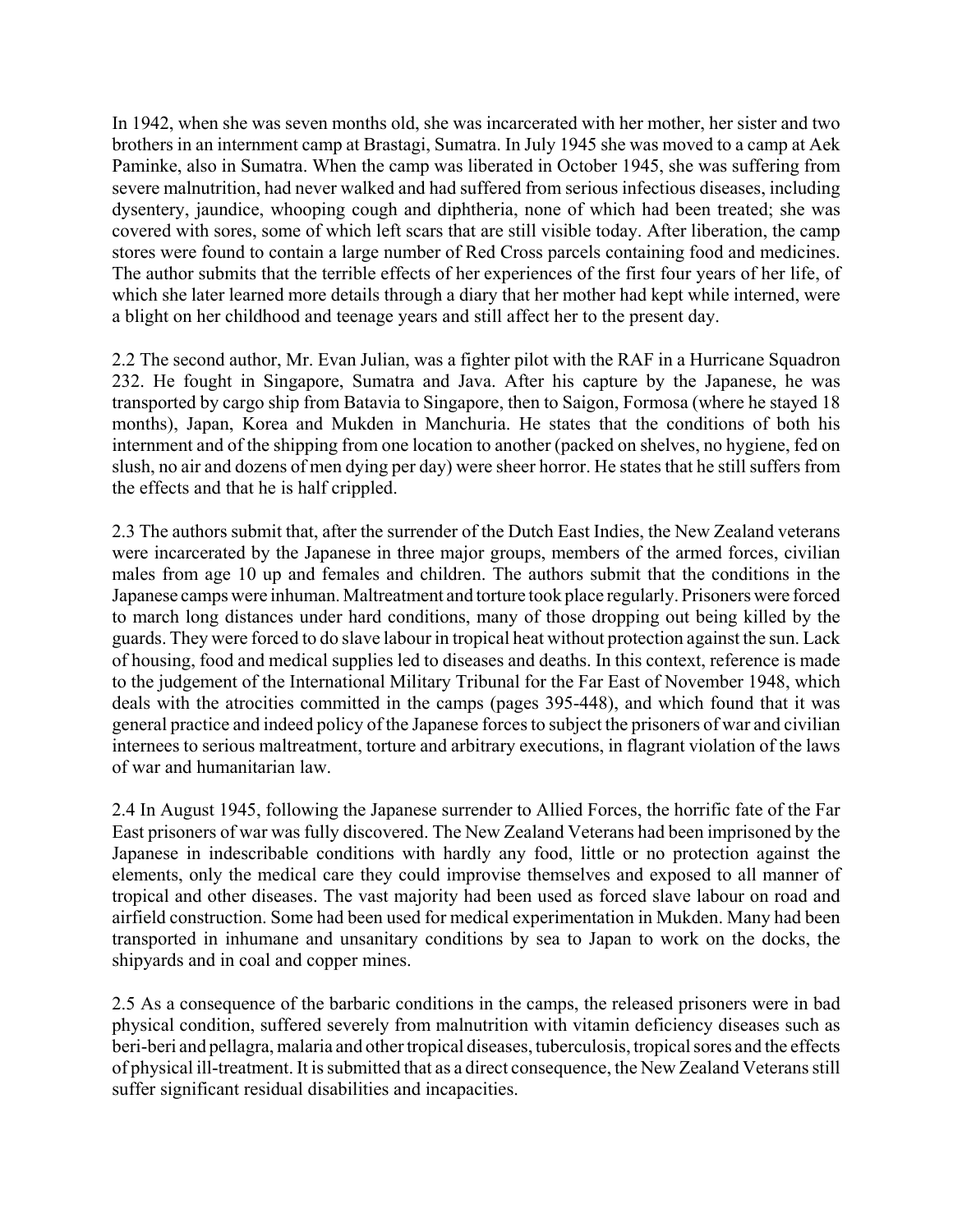2.6 Although the Peace Treaty of 1952 between Japan and the Allied Forces ultimately resulted in certain nominal indemnification for the New Zealand Veterans, this indemnification did not include appropriate compensation for the slave labour and gross violations of human rights experienced by them.

2.7 The authors indicate that, in 1987, the New Zealand Action Committee Ex-Japanese War Victims submitted a claim to the United Nations Commission on Human Rights, in accordance with the procedure established by Economic and Social Council resolution 1503 (XLVIII), with respect to the gross violations of human rights committed by Japan in relation to the incarceration of the New Zealand servicemen and civilian internees held as prisoners of war. In 1991, the Subcommission on Prevention of Discrimination and Protection of Minorities concurred with the interpretation of its Working Group on Communications that "the procedure governed by Economic and Social Council resolution 1503 (XLVIII) could not be applied as a reparation or relief mechanism in respect of claims of compensation for human suffering or other losses which had occurred during the Second World War".

2.8 The authors claim that they have exhausted all domestic remedies. It is submitted that following many years of attempted negotiations to obtain compensation for New Zealand veterans, it has remained the consistent position of the Government of New Zealand that any reparation to be paid to New Zealand prisoners of war and civilian internees was provided for in the Peace Treaty with Japan.

2.9 The authors reiterate that the Peace Treaty did not encompass the damages suffered by the veterans under the conditions of imprisonment imposed by the Government of Japan during the war and, more particularly, that the Peace Treaty did not address the question of indemnification for the gross violations of human rights and slave labour. It is further submitted that as a matter of law the Government of New Zealand had no legal authority or mandate to waive their rights to a remedy for the gross violations of their rights. In support of this argument, the authors refer to the Hague Convention of 18 October 1907, the Third Geneva Convention of 1949, Protocol I of the Geneva Convention and the legal commentaries prepared by the International Committee of the Red Cross (ICRC), as well as to the study concerning the right to reparation for gross violations of human rights presented to the Subcommission on Prevention of Discrimination and Protection of Minorities by Mr. Theo van Boven.

# The complaint

3.1 The authors argue that the New Zealand Veterans still suffer substantial physical, mental and psychological disability and incapacity caused by their incarceration. These residual disabilities and incapacities continue to the current day, have had a devastating impact on the lives of the New Zealand Veterans and will remain a permanent concern for these individuals and their families. In this context, reference is made to the Canadian Pension Commission "Report of a Study of Disabilities and Problems of Hong Kong Veterans 1964-1965", the conclusions of which are said to be applicable to all former prisoners of war and civilian internees incarcerated by Japan. Further reference is made to a report prepared by Prof. Gustave Gingras, entitled "The sequelae of inhuman conditions and slave labour experienced by members of the Canadian Components of the Hong Kong Forces, 1941-1945, while prisoners of the Japanese Government", which outlines the nature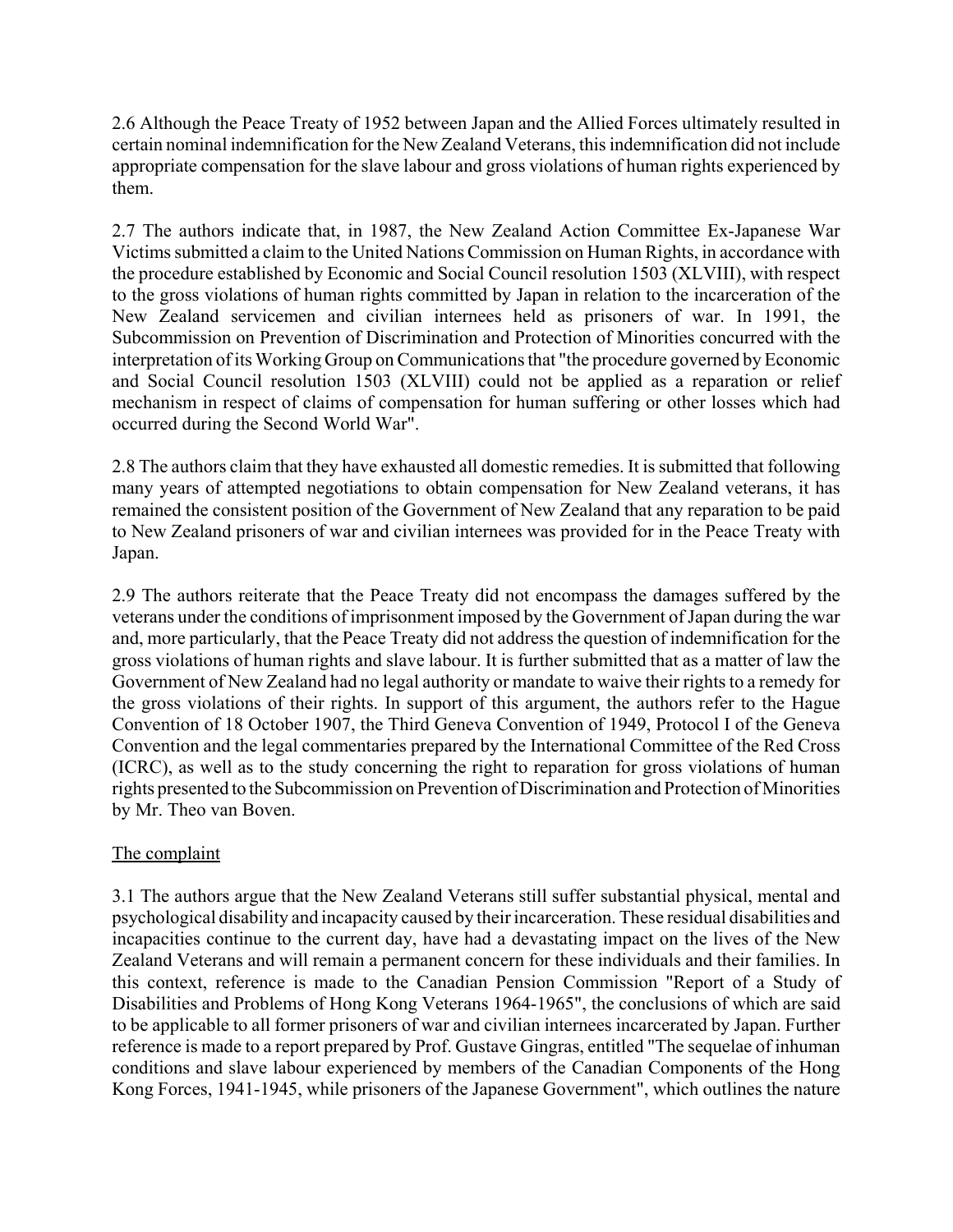and severity of the residual disabilities and incapacities at present being experienced by the Hong Kong veterans and other allied prisoners of war and civilian detainees.

3.2 The authors argue that the actions of the Government of New Zealand in entering into the 1952 Peace Treaty with Japan and releasing the Japanese from further reparation obligations is in clear violation of international law and continues to have ongoing effects on the fundamental rights of New Zealand Veterans. In this context, it is stated that the Government of New Zealand has expressly relied on the Peace Treaty as a basis for its lack of support for the claim of compensation for New Zealand Veterans in international forums. It is submitted that the continued acts of the New Zealand Government in this regard have resulted in a deprivation of the "right to a remedy" enshrined in article 2, paragraph 3(a), of the Covenant.

3.3 The authors further claim that the Government of New Zealand has through its actions discriminated against the New Zealand Veterans in violation of article 26 of the Covenant, since it has failed to provide appropriate financial assistance and compensation for the residual disabilities and incapacities suffered by the authors.

#### State party's submission on admissibility and authors' comments thereon

4.1 By submission of 30 January 1995, the State party argues that the communication is inadmissible ratione materiae and ratione temporis.

4.2 As regards the authors' allegation that by entering into the Peace Treaty with Japan, the Government of New Zealand has deprived them of a remedy, in violation of article 2, paragraph 3(a), the State party observes that the Human Rights Committee has decided that this article can only be invoked in conjunction with an alleged breach of a substantive right guaranteed by the Covenant, and that the right to a remedy only arises after a violation of a Covenant right has been established.<sup>1</sup> Although the authors do also claim a violation of article 26 of the Covenant, they do not claim that they have been deprived of a remedy for the breach of article 26, but invoke article 2, paragraph 3, independently. The State party thus submits that this claim is inadmissible as being incompatible with the provisions of the Covenant, under article 3 of the Optional Protocol.

4.3 As regards the authors' claim that the failure of the Government to provide a remedy for the injustices suffered by the authors during their incarceration by Japan and for the residual disabilities and incapacities is in violation of article 26 of the Covenant, the State party refers to the Committee's definition of discrimination.<sup>2</sup> The State party submits that the authors have not indicated how they are treated differently to other New Zealand citizens, how they have been singled out or how they have been treated differently to other war veterans in relation to the receipt of war pensions or in access to health services. In this context, the State party explains that war pensions (for disablement or death while on service), veterans pensions (for those who suffered significant disability as a result of war service) and special allowances are available to all veterans who were resident in New Zealand at the outbreak of the Second World War. Further, all citizens have access to the public health system.

4.4 The State party also observes that the Committee has held that article 26 does not of itself contain any obligation with respect to the matters that may be provided for by legislation.<sup>3</sup> The State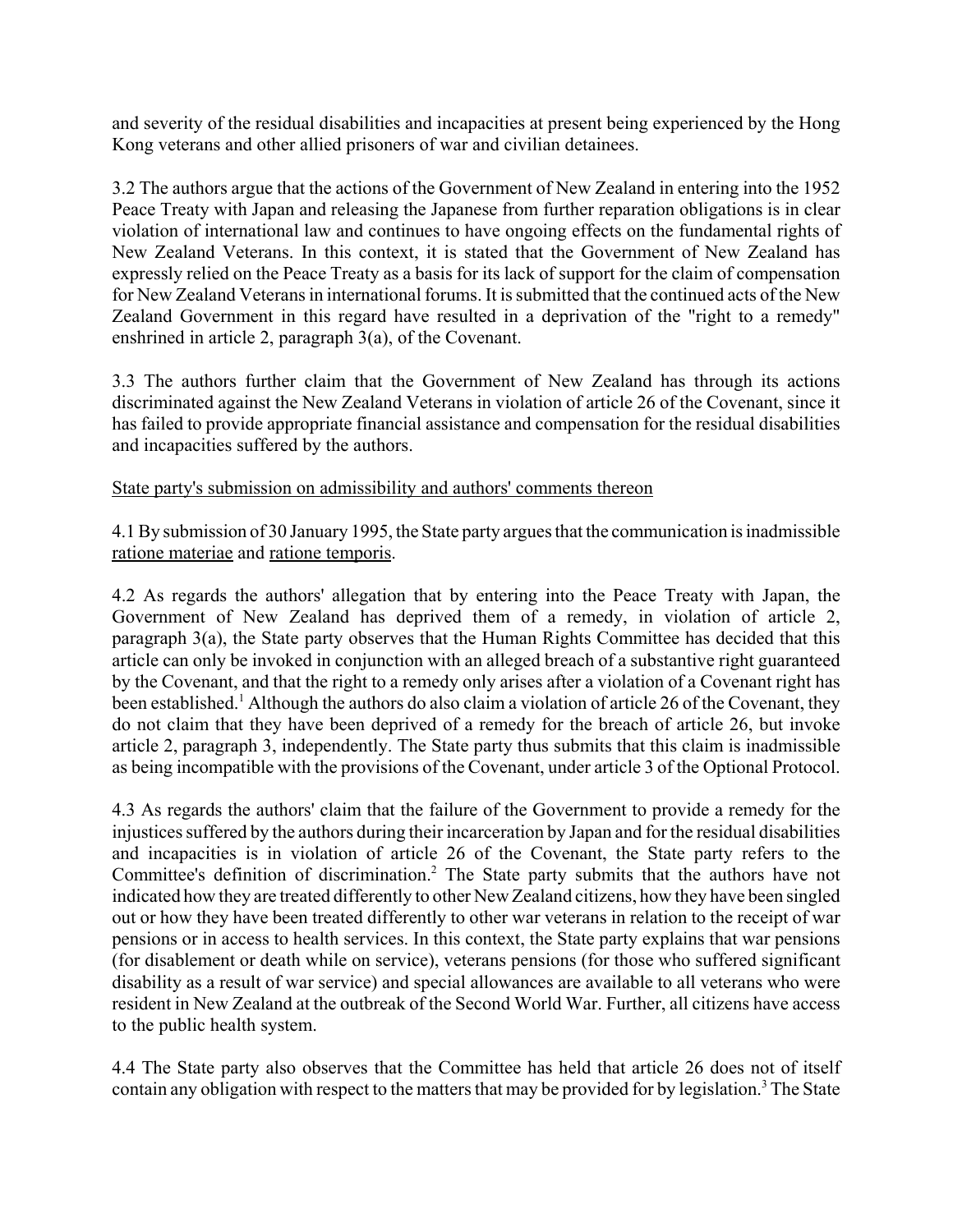party notes that the authors allege that the Government has discriminated against them by not providing financial assistance and compensation, but that they do not allege that any discriminative legislation has been passed, nor have they substantiated in what manner administrative action may have amounted to discrimination. The State party thus argues that the authors have failed to put forward a prima facie case. The State party contends that the authors' claim under article 26 is inadmissible for being incompatible with the provisions of the Covenant and for lack of substantiation.

4.5 Finally, the State party refers to the Committee's jurisprudence that it is only competent to consider alleged violations which occurred on or after the date of entry into force of the Optional Protocol for the State party concerned.<sup>4</sup> In this context, the State party explains that it signed the Peace Treaty with Japan in September 1951, that the Covenant entered into force for New Zealand on 28 March 1979, and the Optional Protocol on 26 August 1989. As to the authors' argument that the signing of the Peace Treaty has continuing effects, the State party argues that the authors have not demonstrated that the consequences constitute in themselves a violation of the Covenant. In this context, the State party notes that the authors have not cited any action of the Government after the entry into force of the Optional Protocol for New Zealand in support of their allegation of continuing violations. The State party therefore submits that the communication is inadmissible ratione temporis.

5.1 In their comments on the State party's submission, the authors submit that discrimination exists of civilian detainees of the Imperial Japanese Army since war pensions are only provided for service personnel and their dependants. They further submit that discrimination exists of veterans who were incarcerated by Japan, since military personnel incarcerated by Germany received ex gratia payments by the Government of New Zealand in 1988, whereas no such payment has been made available to those in Japanese incarceration.

5.2 The authors further point out that those veterans who did not live in New Zealand at the outbreak of the Second World War are excluded from war pensions, and that war pensions are available only for narrowly defined specific forms of disability.

5.3 As regards the definition of discrimination, the authors submit that "other status" refers to particular groups or classes in society, and therefore covers their case. In this context, the authors point out that a State party has a positive duty of protection against discrimination. The authors argue that the existing legislation discriminates against civilian detainees, since they are totally excluded from obtaining a war pension, whereas they have suffered the same treatment as military detainees. Similarly, the granting of an ex gratia payment to military detained by Germany while excluding an ex gratia payment to military detained by Japan is said to be discriminatory. In this context, the authors explain that the purported reason for the ex gratia payment was that because of the absence of a treaty or agreement with Germany, New Zealanders could not claim compensation from the Government of Germany. The authors point out that, because New Zealand concluded the Peace Treaty with Japan in 1951, they cannot claim compensation from the Government of Japan, and argue that their situation is thus similar, so that an ex gratia payment should also have been made available to them.

5.4 According to the authors, the conclusion of the Peace Treaty with Japan is discriminatory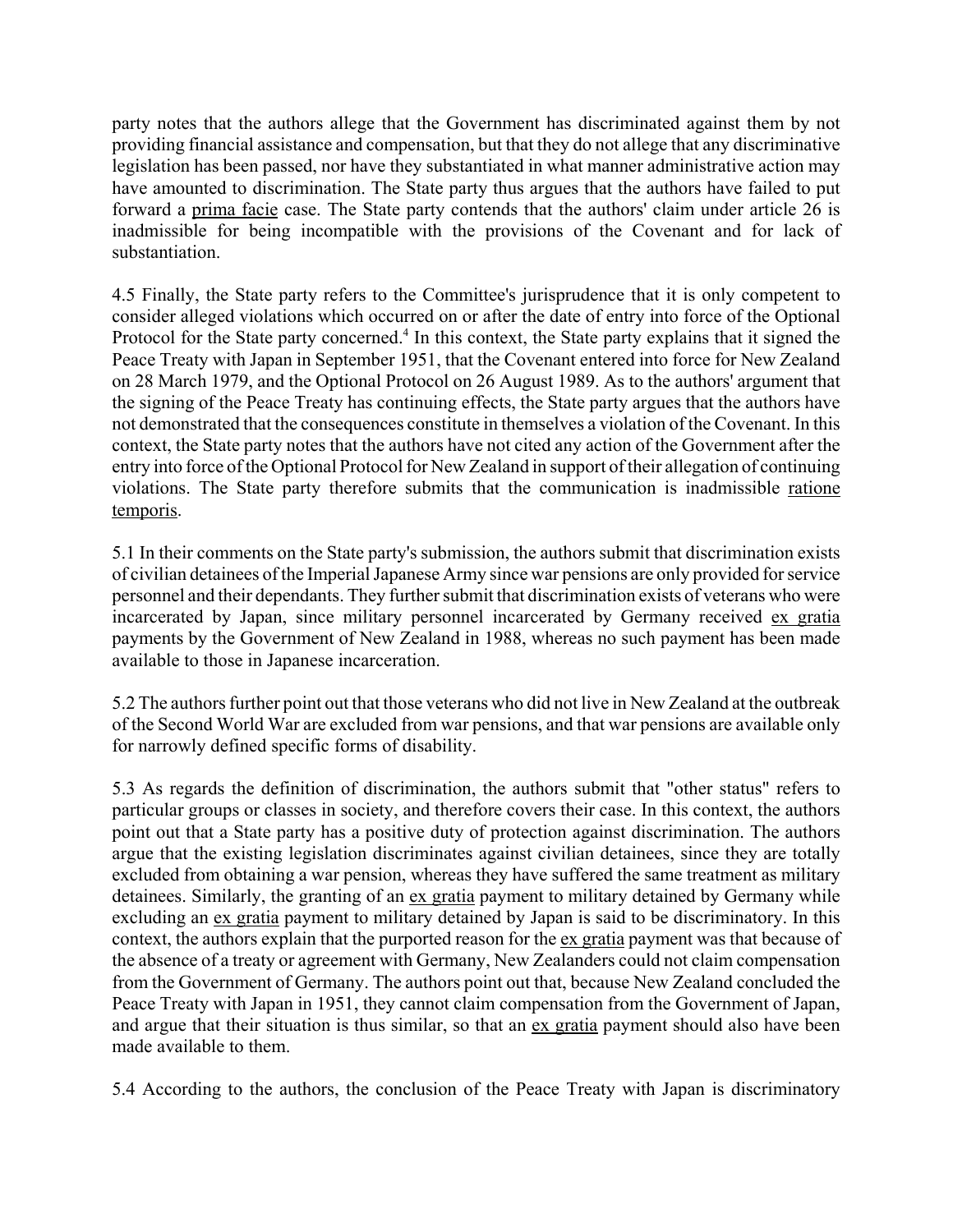because their rights to compensation were waived, whereas otherwise they had been entitled under international law to a remedy. In this context they argue that to uphold the waiver, as the State party does by refusing to assist them in bringing their claim against Japan, is in violation of jus cogens and the principles of international law. Since the State party had no right to waive the authors' claims, the continued endorsement of the Treaty by the State party is said to constitute discrimination, depriving the authors from their right to a remedy. In this context, the authors argue that the condition for the waiver, namely the difficult situation of Japan's economy, does no longer exist.

5.5 The authors further claim that, because of their experience during the Second World War, they have different needs than ordinary citizens and that the entitlements of the public health system, to which the State party refers, do not take into account the breaches of human rights they suffered.

5.6 As regards the State party's argument that their communication is inadmissible ratione temporis, the authors refer to the Committee's jurisprudence<sup>5</sup> where the Committee decided that the discrimination complained of had continuing effects, and that the Committee was thus competent to examine the complaint. The authors argue that the Peace Treaty with Japan has continuing effects, since it is still in force and therefore the discrimination still exists. After the Optional Protocol was ratified by New Zealand the State party's continued inaction itself shows that the violation of the authors' rights continues.

5.7 As regards the exhaustion of domestic remedies, the authors refer to the Committee's earlier jurisprudence that litigation may not always be an effective method.<sup>6</sup> The authors state that they have requested the Prime Minister to address the matter, which he has refused. They argue that the refusal of support by the Government indicates that domestic remedies are non-existent and inadequate.

# Further submission from the State party and authors' comments thereon

6.1 In a further submission of May 1996, the State party notes that the authors have not submitted any relevant information to substantiate their original claim that by entering into a Peace Treaty with Japan the Government violated the authors' rights under article 26 of the Covenant. In this connection, the State party explains that compensation was received by ex-prisoners of war of the Japanese pursuant to article 16 of the Treaty, in 1962-1963<sup>7</sup> and again in 1973. The State party reiterates that the claim is inadmissible for being incompatible with the provisions of the Covenant and for not having been sufficiently substantiated for purposes of admissibility.

6.2 As regards the authors' claim that it is in violation of article 26 that civilian detainees are not eligible for war pensions whereas service people and their dependants are, the State party explains that war pensions are available under the War Pensions Act 1954 to former members of the armed service regardless of the theatre of war in which they served or the nature of the service. The only civilians eligible for benefits are those who served overseas in connection with any war or emergency otherwise than as a member of the armed forces and in respect of this service was paid by the Government of New Zealand.

6.3 The State party notes that the distinction between members of the armed services and civilians is in no way related to the fact that the civilians may have been interned by Japan. The State party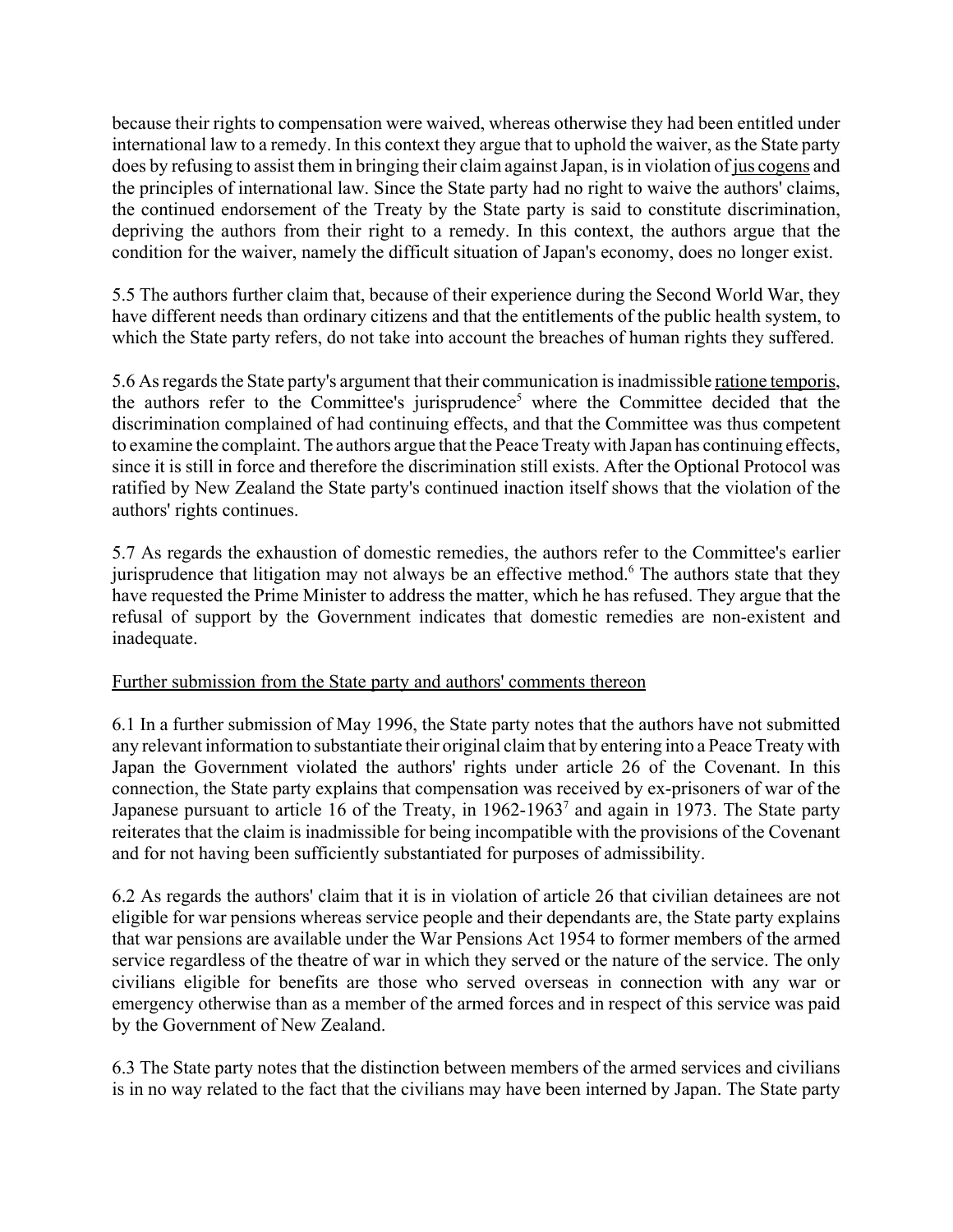argues that the distinction that is made by the legislation is based on criteria that are reasonable and objective. In this connection, the State party explains that the War Pensions Act 1954 makes pensions available to compensate death or disablement caused by, attributable to or aggravated by war service for New Zealand overseas. They are not provided to compensate for incarceration as such. The State party submits that the authors have not put forward a prima facie breach of article 26, since it is not shown how the distinction impaired the recognition, enjoyment or exercise of any right or freedom of the civilian group.

6.4 As regards the authors' claim that article 26 has been violated because the war pensions are only offered to a narrow class of disability, the State party notes that they do not claim that the procedures and criteria are not applied equally to all. The State party argues therefore that the authors have no claim under article 2 of the Optional Protocol and refers to the Committee's jurisprudence in this regard.

6.5 As regards the authors' claim of discrimination between military personnel incarcerated by Germany and those incarcerated by Japan, the State party acknowledges that in 1987 a sum of \$250,000 was appropriated to pay compensation to those prisoners of war who were held in German concentration camps. The State party explains that it took this measure because it was felt that, in the absence of a final peace treaty with Germany, the prospects of obtaining any compensation would be slight. The compensation was paid only to those who were placed in other than ordinary prisoner-of-war camps, in recognition of the unduly harsh treatment they had endured. The State party argues that the compensation available was aimed at a distinct and special group in recognition of their exceptional circumstances.<sup>8</sup> The State party points out that the ex-prisoners of war of the Japanese had already received compensation pursuant to article 16 of the Peace Treaty with Japan. The State party argues that the differentiation in treatment between armed services personnel incarcerated in German concentration camps and other armed service personnel incarcerated by Germany or Japan was reasonable and objective and does not amount to a violation of article 26 of the Covenant. The State party contends therefore that the claim is inadmissible as being incompatible with the provisions of the Covenant and as having been insufficiently substantiated for purposes of admissibility.

6.6 Finally, the State party notes that the payments to the ex-prisoners of war who had been incarcerated in German concentration camps were made in 1988 and that the Optional Protocol entered into force for New Zealand on 26 August 1989. The State party further notes that the authors have not claimed that the allegedly discriminatory payment has continuing effects. The State party, referring to the Committee's jurisprudence, therefore argues that the claim is inadmissible ratione temporis.

7.1 In their comments, the authors argue that the distinction between ex-prisoners of war in German concentration camps and those in Japanese camps cannot be supported on reasonable or objective grounds, but is clearly discriminatory as the circumstances in the Japanese camps were worse than those in German concentration camps, and thus just as exceptional. Moreover, the compensation excludes all civilian detainees. In this context, the authors state that the payment under article 16 of the Peace Treaty with Japan was derisory<sup>9</sup> in the light of the serious breaches of human rights and contrasts starkly with the ex gratia payments paid by the Government to the ex-prisoners of war in German concentration camps.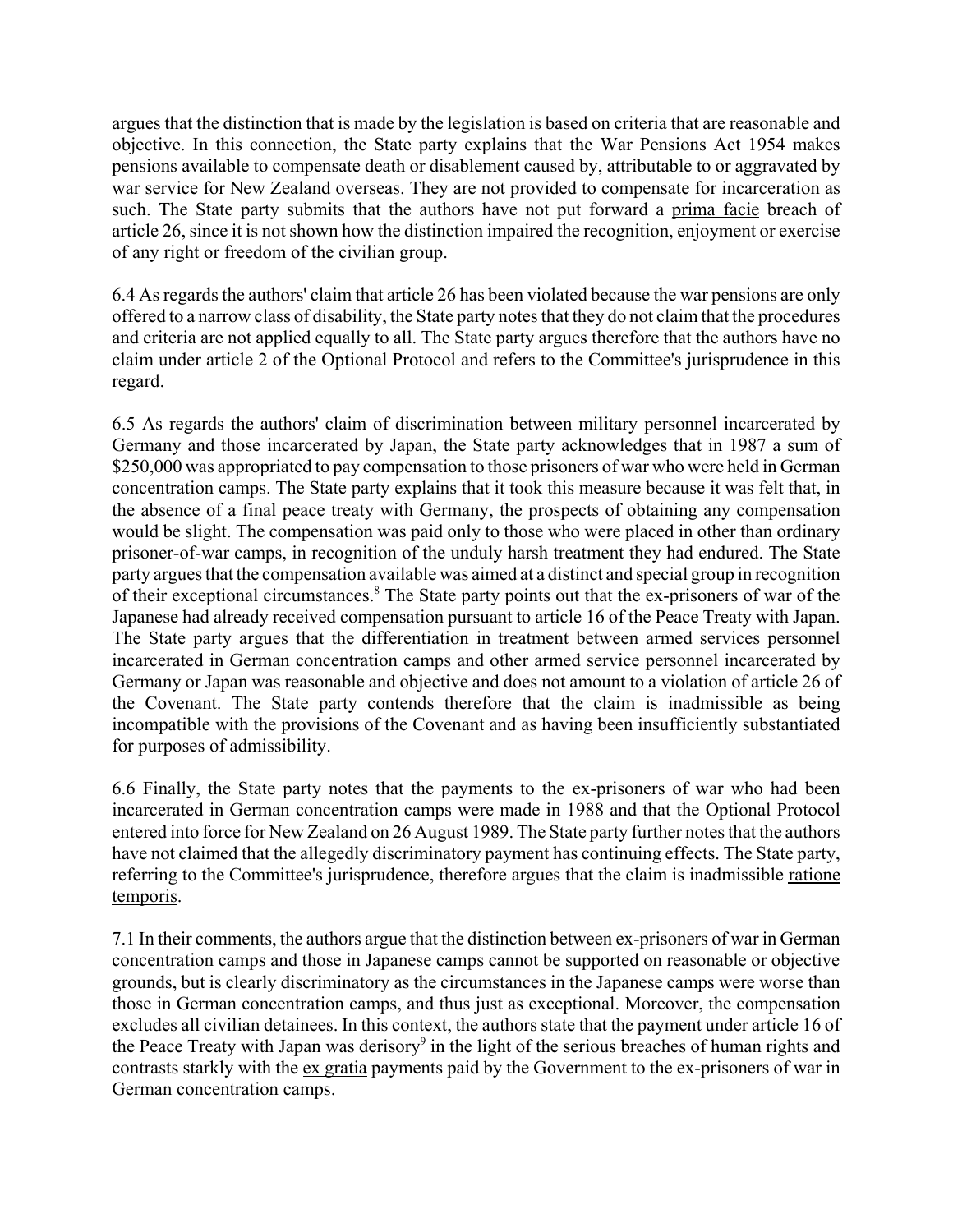7.2 The authors further point out that both in respect to Germany and Japan the Government was to blame for the impossibility for the victims to claim compensation directly from the State concerned, in the case of Germany because of the failure of being a party to a peace treaty, and in the case of Japan because of having concluded a peace treaty with a waiver of compensation claims. So, they claim that the compensation for only the prisoners of war in the German concentration camps and not for those in Japan entails different treatment of similar situations and thus constitutes discrimination.

7.3 Since the victims still suffer today from the effects of the harsh treatment by the Japanese, the authors claim that the breach of article 26 is ongoing in that no reparation has been made to them and in that the Government of New Zealand continues to refuse to take up their cause.

7.4 In this context, the authors explain that in Japanese camps, military service personnel and civilians were detained together and that no distinction was necessarily made between prisoner-ofwar camps and concentration camps. Japanese treatment of prisoners breached the relevant international norms and conventions, as recognized by the judgement of the International Military Tribunal for the Far East. The authors argue that substantive criteria must be used to justify distinctions between classes of people, and that the State party has not advanced any, but relied only on the place of detention (Germany or Japan), instead of on the circumstances of detention (equally in violation of human rights).

# Issues and proceedings before the Committee

8.1 Before considering any claims contained in a communication, the Human Rights Committee must, in accordance with article 87 of its rules of procedure, decide whether or not it is admissible under the Optional Protocol to the Covenant.

8.2 Part of the authors' communication relates to the claim that New Zealand, in entering into the 1952 Peace Treaty with Japan, waived their right to compensation other than as provided for in the Treaty. In this connection, the Committee recalls its established jurisprudence that it is precluded from examining a communication when the alleged violations occurred before the entry into force of the Covenant. In the present case, the authors have not shown that there were any acts done by New Zealand in affirmation of the Peace Treaty after the entry into force of the Covenant that had effects that in themselves would constitute violations of the Covenant by New Zealand after that date. Further, the Committee observes that the alleged failure by New Zealand to protect the authors' right to obtain compensation from Japan cannot be regarded ratione materiae as a violation of a Covenant right. This part of the authors' communication is therefore inadmissible.

8.3 As regards the authors' claim that they are victims of discrimination because ex-service personnel who had been incarcerated in German concentration camps during the Second World War received an ex gratia payment by New Zealand in 1988, whereas the authors (civilian and exservice) did not, the Committee notes that, although the Covenant entered into force for New Zealand in 1979, the Optional Protocol entered into force only in 1989. Having taken note of the State party's objection ratione temporis against the admissibility of this claim based on the prior jurisprudence of the Committee, the Committee considers that it is precluded from examining the authors' claim on the merits. This part of the communication is therefore inadmissible.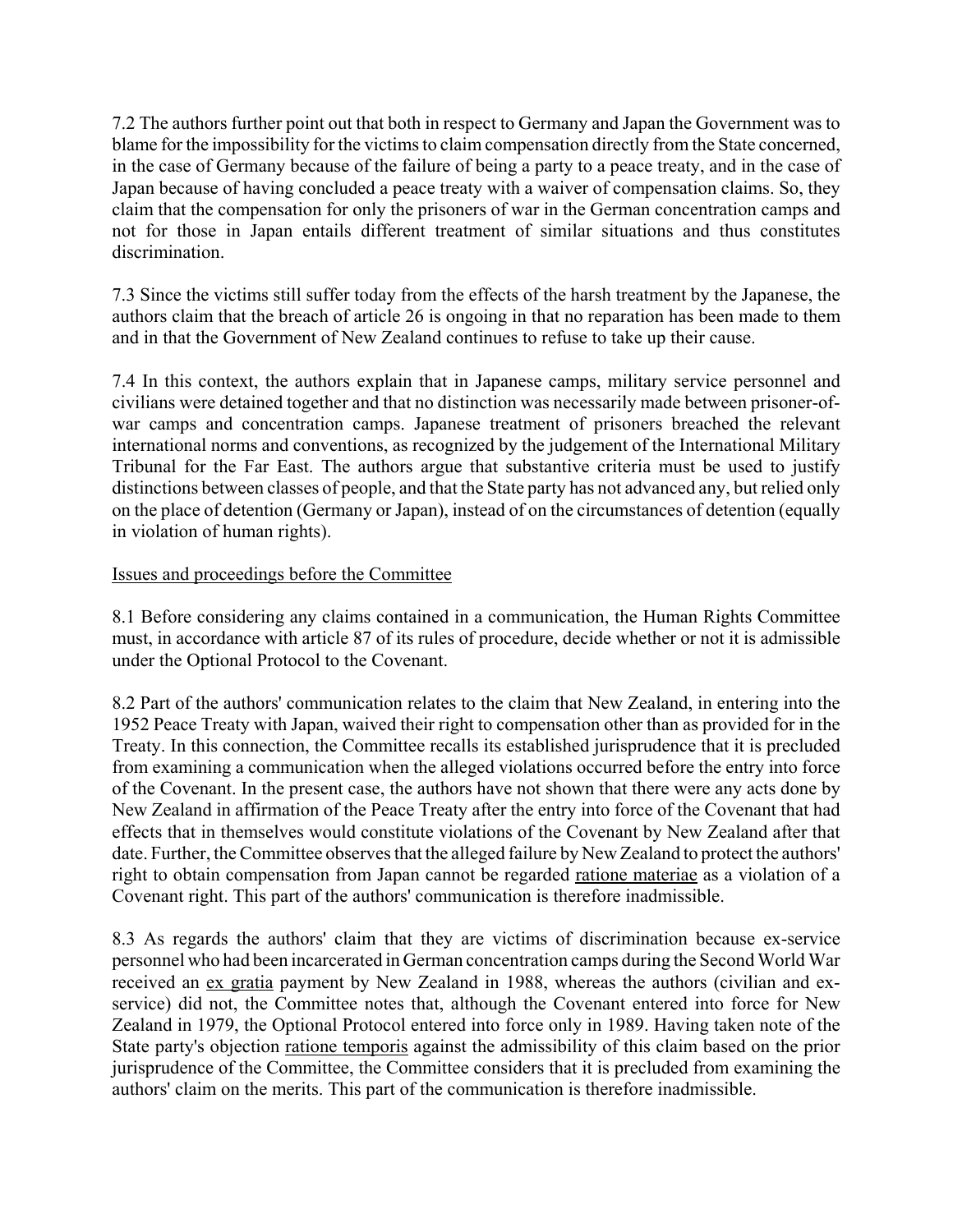8.4 The authors claim that the failure of New Zealand to provide a remedy for the injustices suffered by them during their incarceration by Japan, and for their residual disabilities and incapacities, violates article 26 of the Covenant. This claim relates to the distinction said to have been made between civilian and war veterans, and between military personnel who were prisoners of the Japanese and those who were prisoners of the Germans. The authors and the groups of whom they are representatives include both civilians and war veterans.

8.5 As regards the claim that the exclusion of civilian detainees from entitlements under the War Pensions Act is discriminatory, the Committee notes from the information before it that the purpose of the Act is specifically to provide pension entitlements for disability and death of those who were in the service of New Zealand in wartime overseas, not to provide compensation for incarceration or for human rights violations. In other words if disability arises from war service it is irrelevant to the entitlement to a pension whether the person suffered imprisonment or cruel treatment by captors. Keeping in mind the Committee's prior jurisprudence<sup>10</sup> according to which a distinction based on objective and reasonable criteria does not constitute discrimination within the meaning of article 26 of the Covenant, the Committee considers that the authors' claim is incompatible with the provisions of the Covenant and thus inadmissible under article 3 of the Optional Protocol.

8.6 The authors have further claimed that those who were in war service are victims of a violation of article 26 of the Covenant because of the narrow class of disability for which pensions are made available under the War Pensions Act. The Committee notes that the authors have failed to provide information as to how this affects their personal situation. The authors have thus failed to substantiate their claim, for purposes of admissibility, and this part of the communication is therefore inadmissible under article 2 of the Optional Protocol.

9. The Human Rights Committee therefore decides:

(a) that the communication is inadmissible;

(b) that this decision shall be communicated to the State party, to the authors and to the authors' counsel.

[Adopted in English, French and Spanish, the English text being the original version. Subsequently to be issued also in Arabic, Chinese and Russian as part of the annual report to the General Assembly.]

 $\mathcal{L}_\text{max}$ 

<sup>\*/</sup> Made public by decision of the Human Rights Committee.

<sup>1/</sup> The State party refers to the decisions of the Committee in communications Nos. 268/1987 (M.G.B. and S.P. v. Trinidad and Tobago) and 343, 344 and 345/1988 (R.A.V.N. et al. v. Argentina).

<sup>2/</sup> General Comment No. 18, para. 6.